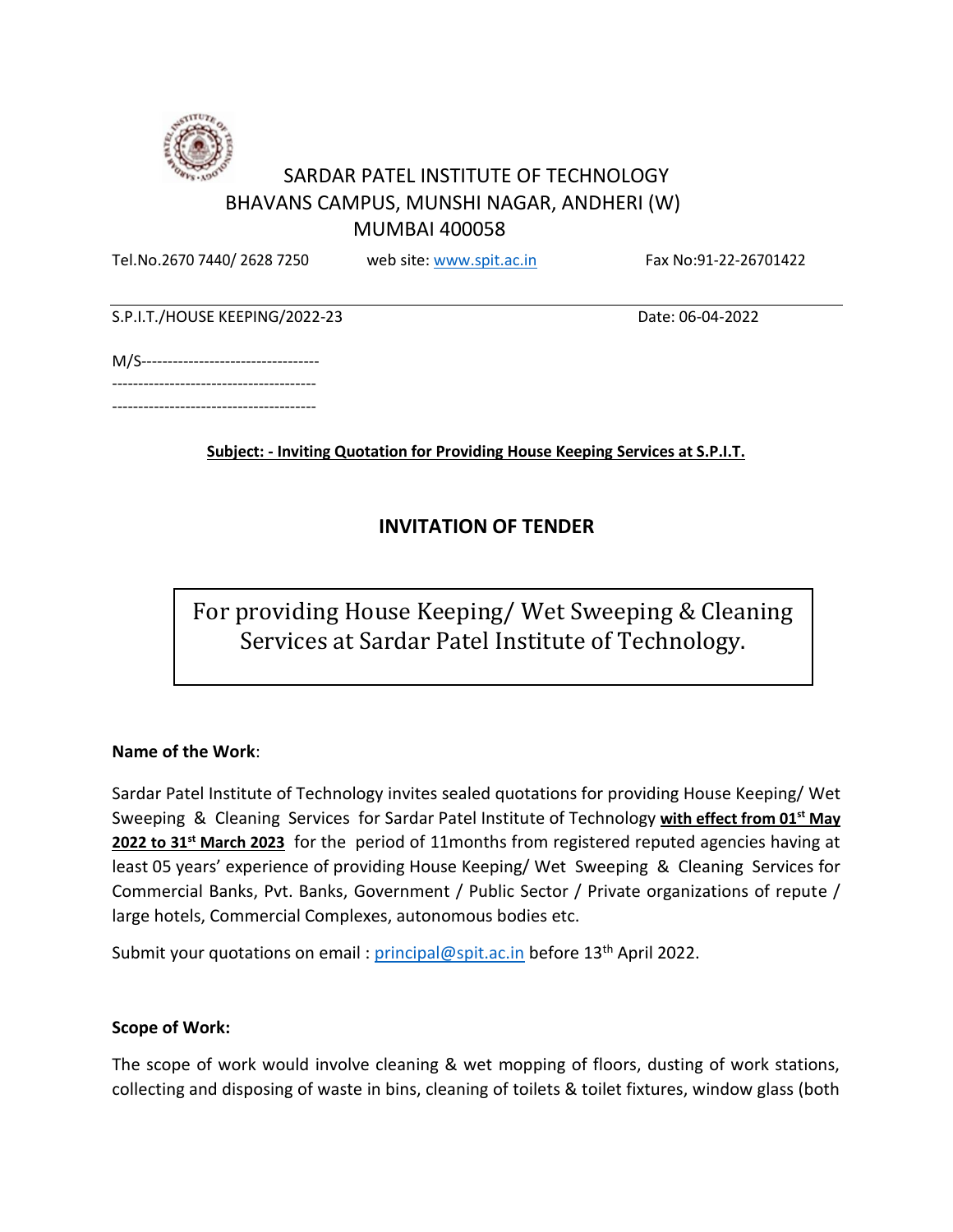from inside & outside), telephones, lifts, walls, stairs, carpets, sofas, chairs, pedestal fans, venetian blinds, polishing of brass items, removing of cobwebs from ceilings, removal of stagnant water from terrace and external drainage cleaning, open terrace cleaning etc. The work also includes engaging the services of personnel for other incidental work such as shifting/movement of files / documents / furniture / equipment/materials and plumbing works etc. within and outside the institute premises etc. These services will be required on all days during the period of contract as per institute's requirement.

Bidders are advised to visit the site, meet maintenance supervisor Shri Hemant Murkutkar and understand the scope of the work.

### **Eligibility Criteria:**

- i. The Bidder should be a registered entity for providing services of skilled and unskilled nature having requisite license.
- ii. The Bidders should be experienced in providing Sweeping, Cleaning and other incidental services and should have been in existence for the last 5 years.
- iii. The Bidder should have office in Maharashtra and also providing the said Services (Sweeping, Cleaning and other incidental work) in the state of Maharashtra.
- iv. The Bidder should have experience of the said services (Sweeping, Cleaning and other incidental work) at any Institutions, Universities, Commercial Bank, Private Banks, Govt. / Public sectors/ Private Organizations of reputed / Large Hotels, Autonomous bodies, Big Malls, Commercial complexes with at least one work order for House Keeping/ Wet Sweeping & Cleaning Services amounting to Rs. 20 lacs.
- v. The Annual Turnover of the firm / company, for each year during last 3 financial years shall be at least **Rs. 25 lakh.**
- vi. Profitable firm / company during last 3 financial years.
- vii. Satisfactory service certificates should be produced from three of their existing major clients with details of contact person, Telephone Nos., e-mail etc.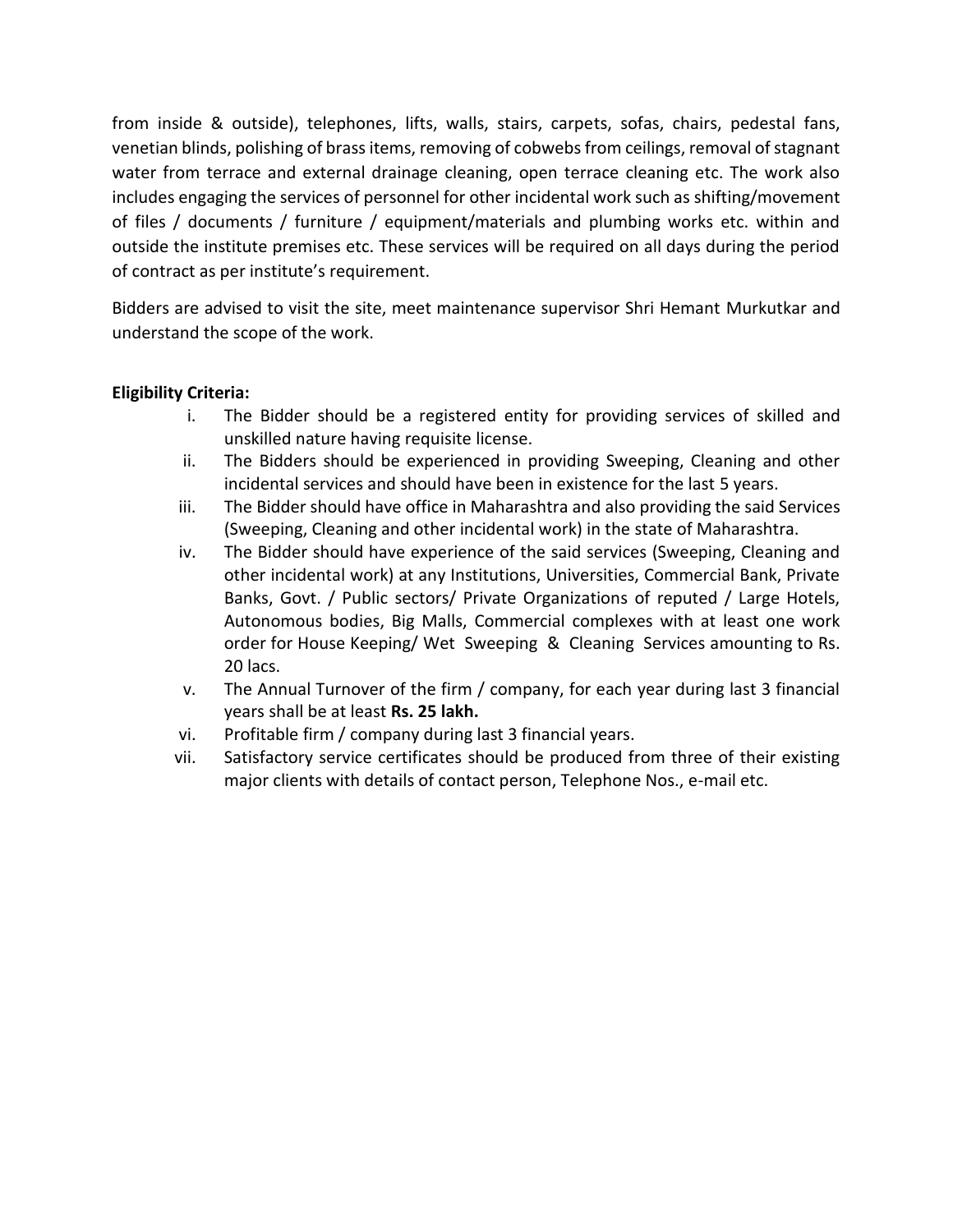### **Appendix –A (To be filled up by the bidder) Following details required for all bidders**

| Sr. No. | Name & Full Address of the firm:                                             | Necessary |
|---------|------------------------------------------------------------------------------|-----------|
|         |                                                                              | Documents |
|         |                                                                              | Submitted |
|         |                                                                              | (Yes/No)  |
| 1.      | Registered Office with Address (Copy of registration certificate of firm may |           |
|         | be enclosed)                                                                 |           |
| 2.      | Pan no.                                                                      |           |
| 3.      | Provident Fund Account No.                                                   |           |
| 4.      | <b>ESI Number</b>                                                            |           |
| 5.      | License number under Contract Labour (R&A) Act, if any                       |           |
| 6.      | <b>GST /Service Tax Registration</b><br>Number                               |           |
| 7.      | Previous work order details                                                  |           |
| 8.      | Sales tax Clearance Certificate of last Financial year.                      |           |
| 9.      | Whether limited company or Pvt. Itd. or Partnership                          |           |
| 10.     | Name & Addresses of the person who will represent the firm while dealing     |           |
|         | with the Institute. Power of Attorney for signing of tender.                 |           |
| 11.     | Turnover for the last three financial years.                                 |           |
|         | 2021-22                                                                      |           |
|         | 2020-21                                                                      |           |
|         | 2019-20                                                                      |           |
| 12.     | Do you have experience for at least 5 years in the relevant field of for     |           |
|         | providing House Keeping/ Wet Sweeping & Cleaning Services? Have you          |           |
|         | completed at least one similar work during the previous seven years?         |           |
| 13.     | Do you have an office in Maharashtra or are you ready to open up an office   |           |
|         | in Maharashtra within one of month of the award of contract.                 |           |
| 14.     | Have you duly filed Income Tax Returns, Service Tax and other applicable     |           |
|         | taxes, GST for the past three years                                          |           |
| 15.     | Have you been blacklisted by any government authority in India? If so, then  |           |
|         | you will not be eligible. Submit Self-Certification stating you are not      |           |
|         | blacklisted in past.                                                         |           |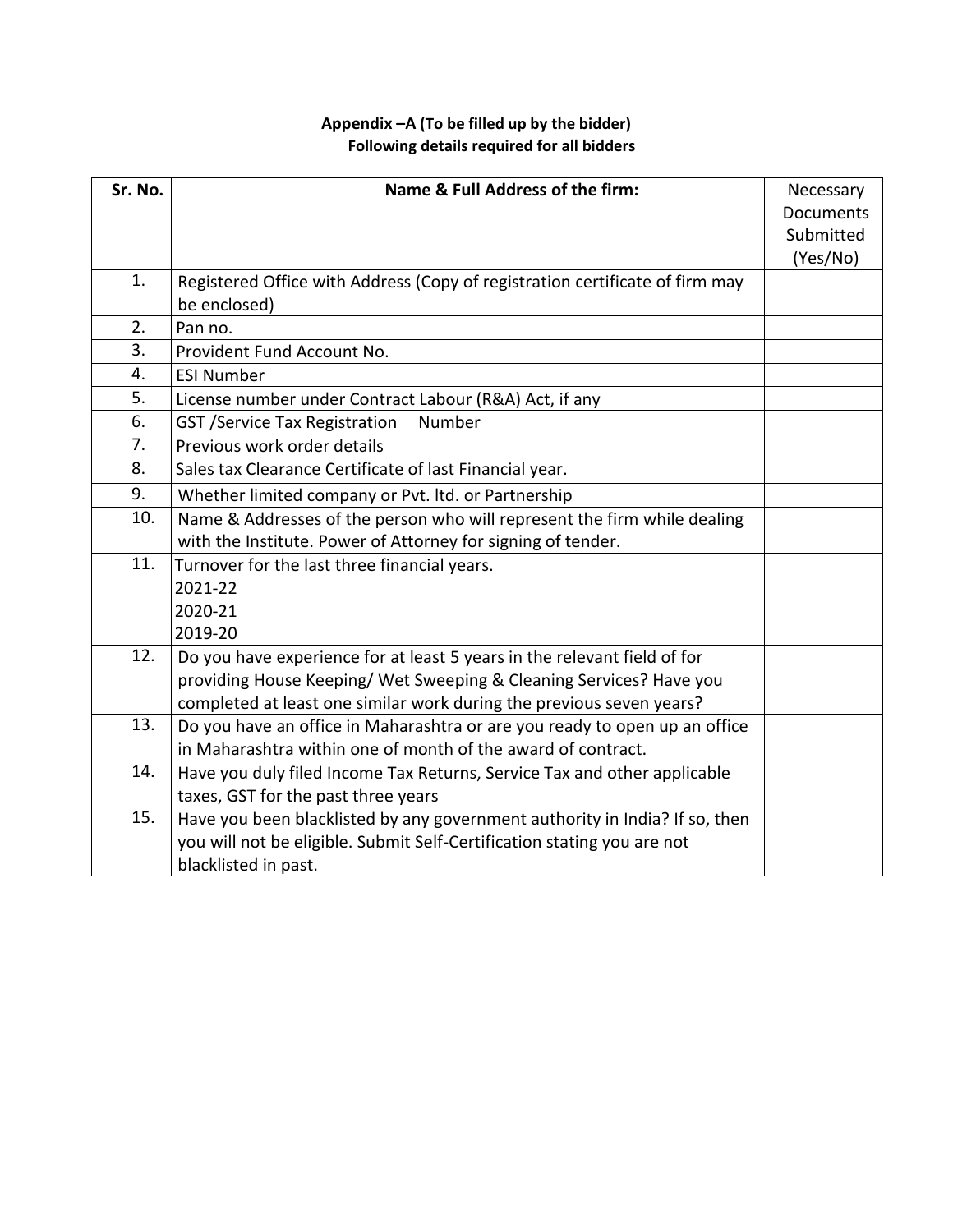Details of latest three clients for whom the similar work was completed should be submitted in the following format:-

| Sr.No. | Name of Client along with contact details |  |
|--------|-------------------------------------------|--|
|        |                                           |  |
|        |                                           |  |
|        |                                           |  |

#### **Name of the Bidder: ……………………………………..**

The format of commercial offer for providing Housekeeping/ Wet Sweeping & Cleaning Services at Sardar Patel Institute of Technology for one year (As mentioned in Annexure-I)

| Sr.No. | Name of work                                                                                                                                                                                                                              | Total price for One Year<br>(Exclusive of all Taxes) in Rs. |
|--------|-------------------------------------------------------------------------------------------------------------------------------------------------------------------------------------------------------------------------------------------|-------------------------------------------------------------|
| А.     | Providing House Keeping/Wet Sweeping & Cleaning<br>Services for Premises at Sardar Patel Institute of<br>Technology, Considering Min. wages and mandatory<br>statutory requirements to all Employees deployed on<br>the campus of S.P.I.T |                                                             |
| В.     | Service charges in %<br>Service charges to be not less than 5% and not more<br>than 12%<br>Service charges on A only.                                                                                                                     |                                                             |
| C.     | Consumable Material, Machinery, Equipment and<br>Misc. cost. Material is be supplied/ used as per<br>Annexure - II (Fixed Cost)                                                                                                           |                                                             |

Signature with designation and office seal

#### **Note for Commercial Bid:**

- I. Quote as per Approved latest State Govt. Daily Wages giving breakdown of Basic, HRA, EPFO, ESIC etc.
- II. Bonus and Uniform expenses will be borne by the Contractor.
- III. Increase in Dearness Allowance as and when applicable will be paid by the Principle Employer (Govt. Order will have to be submitted by the Contractor)
- IV. Additional manpower will have to be provided on Special Occasions viz. Gathering, etc. as and when required by GM (Admin) on Pro rata basis.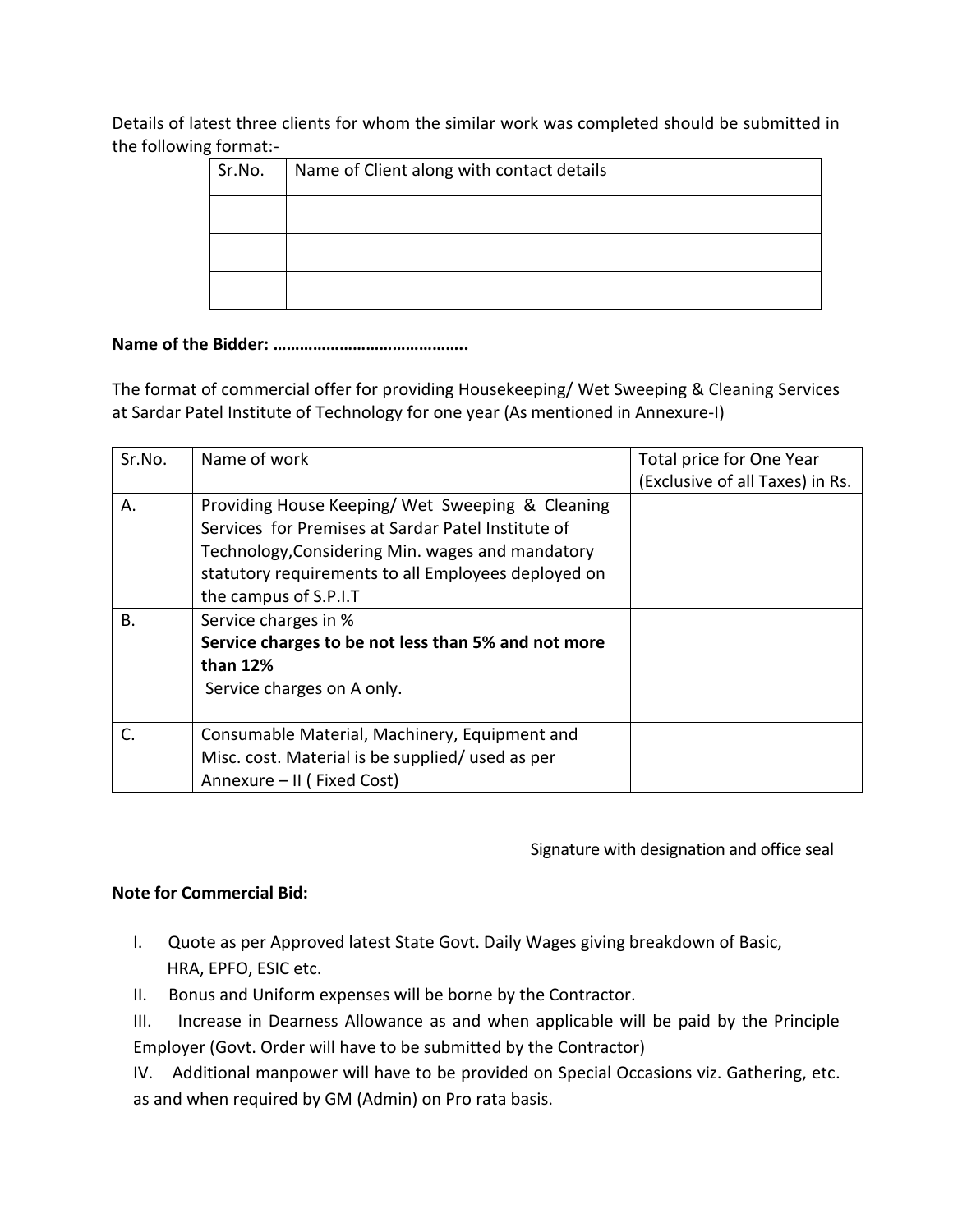### **Bidder is expected to submit the Latest Rate as per Minimum Wages Act,1948**

| Sr.<br>No. | <b>Monthly Particulars</b>             | Housekeeping<br><b>Sweepers</b> |
|------------|----------------------------------------|---------------------------------|
| 1.         | <b>Basic Wages</b>                     |                                 |
| 2.         | Special Allowance/ VDA                 |                                 |
| 3.         | Total (A)                              |                                 |
| 4.         | H.R.A. @ 5% of (A)                     |                                 |
| 5.         | EPF @ 13.15% of (A)                    |                                 |
| 6.         | ESI @ 4.75% of (A) & S. No.4           |                                 |
| 7.         | Total (B)                              |                                 |
| 8.         | Total (C)                              |                                 |
| 9.         | $%$ of (C)<br>Agency Service Charges @ |                                 |
| 10.        | Total per person month                 |                                 |

G.S.T. as applicable will be charged extra

**Note: At all times, Institute will honor Min. wages as notified by the State Govn. from time to time.**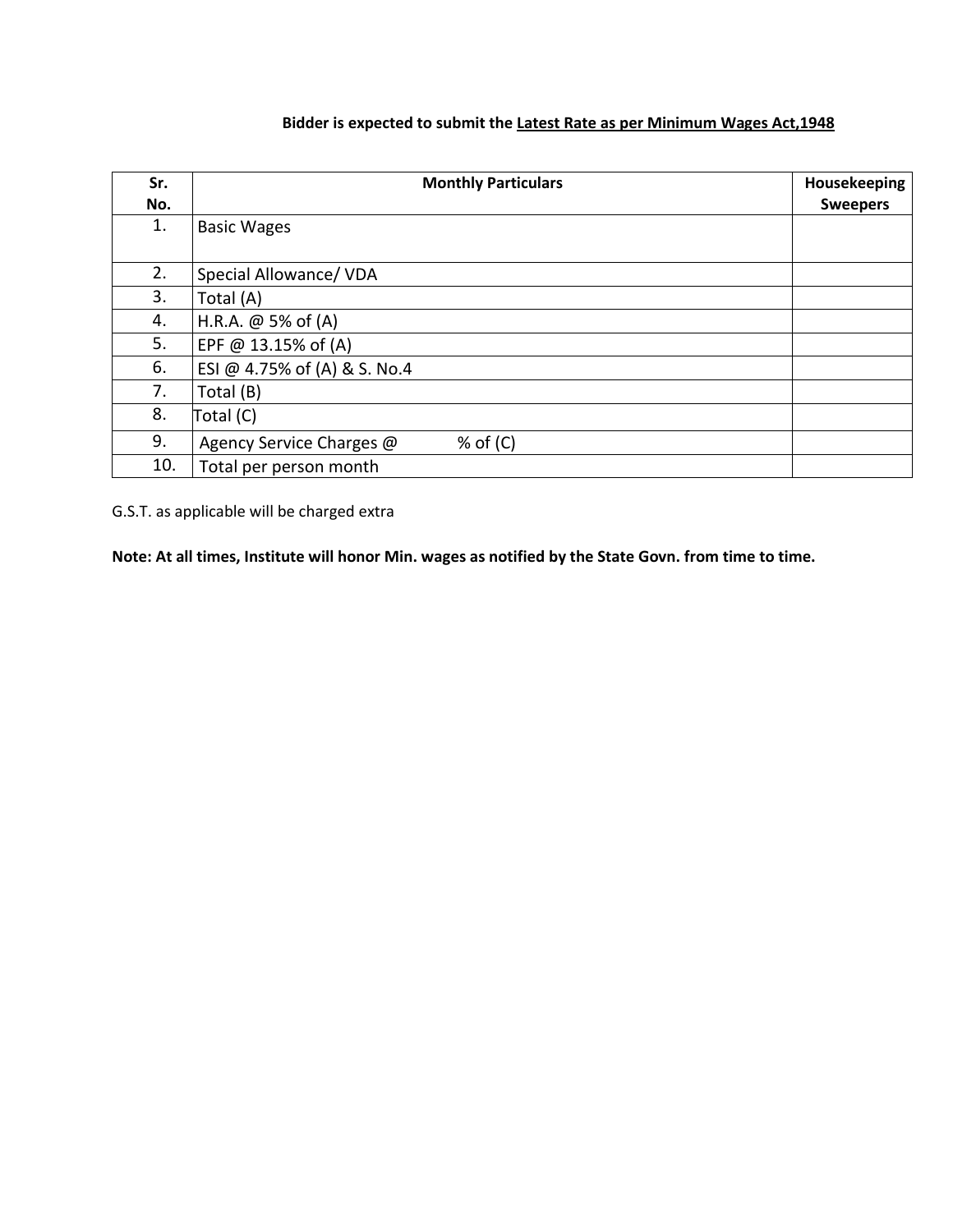### **Annexure -1**

### **Details of Work:**

| Sr.No.         | <b>Detailed Description of Work</b>                                                  | Frequency                      |
|----------------|--------------------------------------------------------------------------------------|--------------------------------|
| 1              | Wet sweeping of toilets, urinals, wash basins & bathrooms                            | Thrice daily.                  |
|                | blocks.                                                                              |                                |
| $\overline{2}$ | Cleaning of corridors, passages and stair case of all blocks,                        | Daily.                         |
|                | etc.                                                                                 |                                |
|                |                                                                                      |                                |
| 3              | Washing the corridors, passage and stair case in blocks                              | Once in a fortnight.           |
| 4              | Cleaning of classroom, labs, faculty cabins etc.                                     | Daily.                         |
| 6              | Cleaning of Water Tanks.                                                             | Once in 3 months.              |
|                |                                                                                      |                                |
| $\overline{7}$ | Cleaning of water coolers (external)                                                 | Daily                          |
| 8              | Cleaning of water coolers (Internal), cleaning of window                             | Once in two weeks              |
|                | panel, glass, partitions, cobwebs of all departments.                                |                                |
| 9              | Cleaning of external campus i.e. block surroundings, roads,                          | Daily                          |
|                | foot paths, grounds, total open space available with proper                          |                                |
|                | garbage collection & disposal out the campus.                                        |                                |
| 10             | Extra Cleaning during and for special events like Annual                             | As and when Required           |
|                | gathering, Diwali, New Year etc                                                      |                                |
| 11.            | Supply of Suitable and adequate number of dustbins and                               |                                |
|                | removal/disposal of collected garbage to an approved                                 | Daily                          |
|                | location, clearance of segregated waste as per the                                   |                                |
|                | prescribed norms at designated places.                                               |                                |
| 12.            | Cleaning of all equipments available in the rooms including                          |                                |
|                | computers and accessories, furniture, signage boards, notice                         | Daily/ Weekly.                 |
|                | boards, switch boards, air conditioners. with dusting or wet                         |                                |
|                | mopping or vacuum cleaning.                                                          |                                |
| 13.            | Cleaning of lighting, indoor as well as outdoor, electrical fixtures,                | Weekly                         |
|                | lift(all components), fire fighting equipments, C.C.T.V., and public                 |                                |
| 14.            | address system, etc.<br>Pest Control, mosquito control including winged pests, larva | when<br>required/<br>As<br>and |
|                | control and rodent control of the entire campus of the Institute                     | Directed by the authorities.   |
|                | in all covered and open areas.                                                       |                                |

### **Manpower Deployment:**

Minimum Manpower per day shall be deployed by service provider as per below:

- Male workers 07
- Ladies Workers 05
- Supervisors 01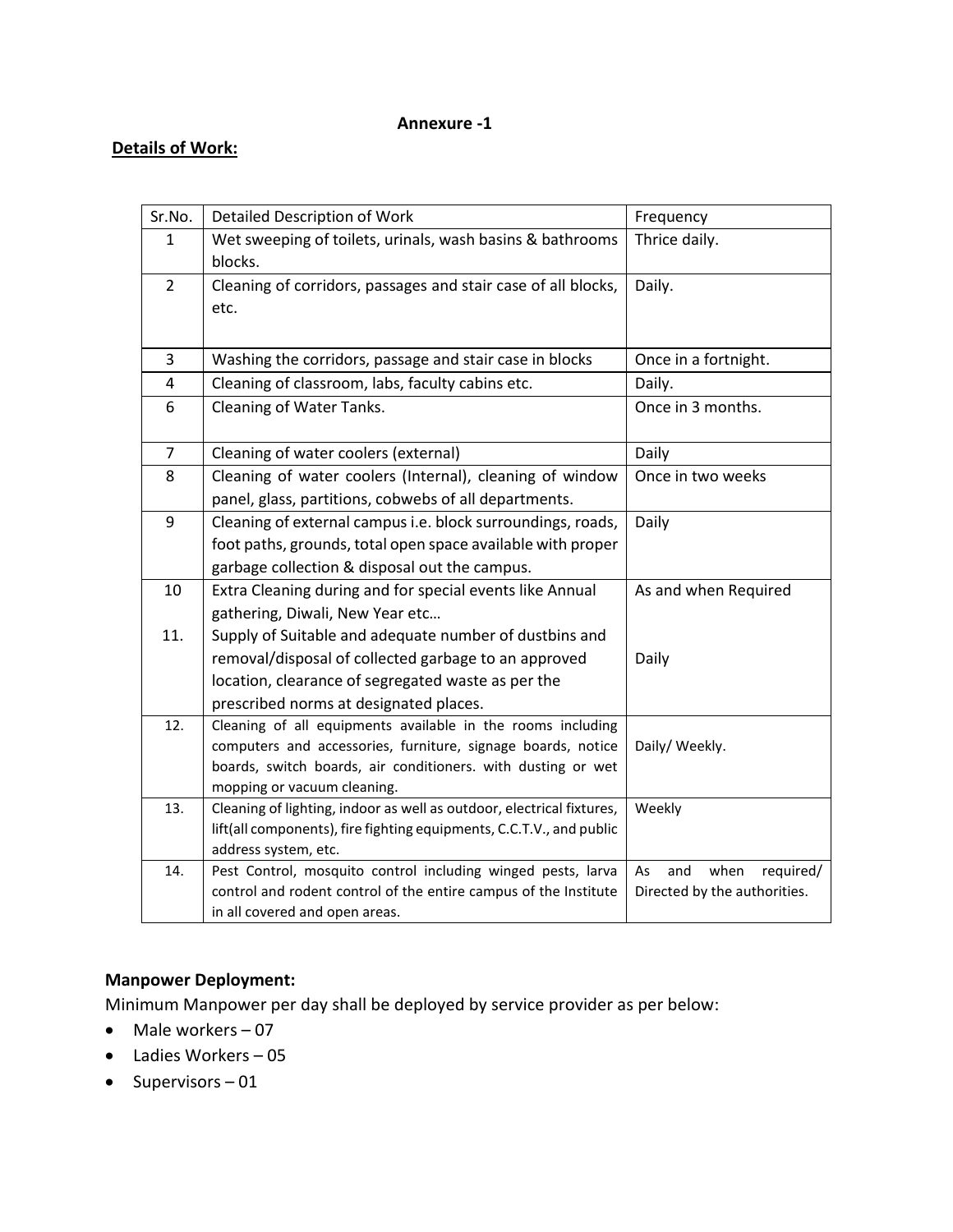Additional manpower will have to be provided on Special Occasions as and when required institute on Pro rata basis.

All Housekeeping employees will work for 8  $\frac{1}{2}$  Hrs in a shift including  $\frac{1}{2}$  hr meals break.

| Sr.No. | <b>Shift and Timing</b>                   | <b>Manpower in Nos.</b> |        | <b>Total</b><br><b>Manpower</b><br>in Nos. |    |
|--------|-------------------------------------------|-------------------------|--------|--------------------------------------------|----|
|        |                                           | Male                    | Female | Supervisor                                 |    |
|        | <b>Morning Shift</b><br>7.00 am - 3.30 pm | 04                      | 03     | 01                                         | 08 |
| Ш.     | Afternoon Shift<br>11.00 am $- 7.30$ pm   | 03                      | 02     | 00                                         | 05 |

 $\overline{\phantom{0}}$ 

Following required Material/Equipment to be used by service provider as per tender for providing House Keeping/ Wet Sweeping & Cleaning Services at Sardar Patel Institute of Technology. Sardar Patel Institute of Technology will not give any additional charges/cost to service provider beyond Work order cost. List of Material/Equipment is as below:

٦

| <b>MACHINARY</b>   |                               |                    |             |  |
|--------------------|-------------------------------|--------------------|-------------|--|
| SR <sub>NO</sub> . | <b>ITEM</b>                   | <b>QTTY</b>        | <b>UNIT</b> |  |
| 1                  | <b>GHANTAGADI</b>             | 01                 |             |  |
| $\overline{c}$     | <b>HI-JET K-250</b>           | 01                 |             |  |
| 3                  | <b>SCRUBBR MEGA-43</b>        | 01                 |             |  |
| 4                  | VACCUM CLEANER (Big)          | 01                 |             |  |
| 5                  | <b>VACCUM CLEANER (Small)</b> | 02                 |             |  |
|                    | <b>EQUIPMENT</b>              |                    |             |  |
| $\mathbf{1}$       | TELESCOPE ROD                 |                    |             |  |
| $\overline{2}$     | <b>CHOCK-UP ROD</b>           |                    |             |  |
| 3                  | <b>FAVDA</b>                  |                    |             |  |
| 4                  | <b>TIKAV</b>                  |                    |             |  |
| 5                  | <b>GHAMELA</b>                | As per Requirement |             |  |
| 6                  | <b>KHURPEE</b>                |                    |             |  |
| 7                  | <b>TALWAR</b>                 |                    |             |  |
| 8                  | <b>PUNJA</b>                  |                    |             |  |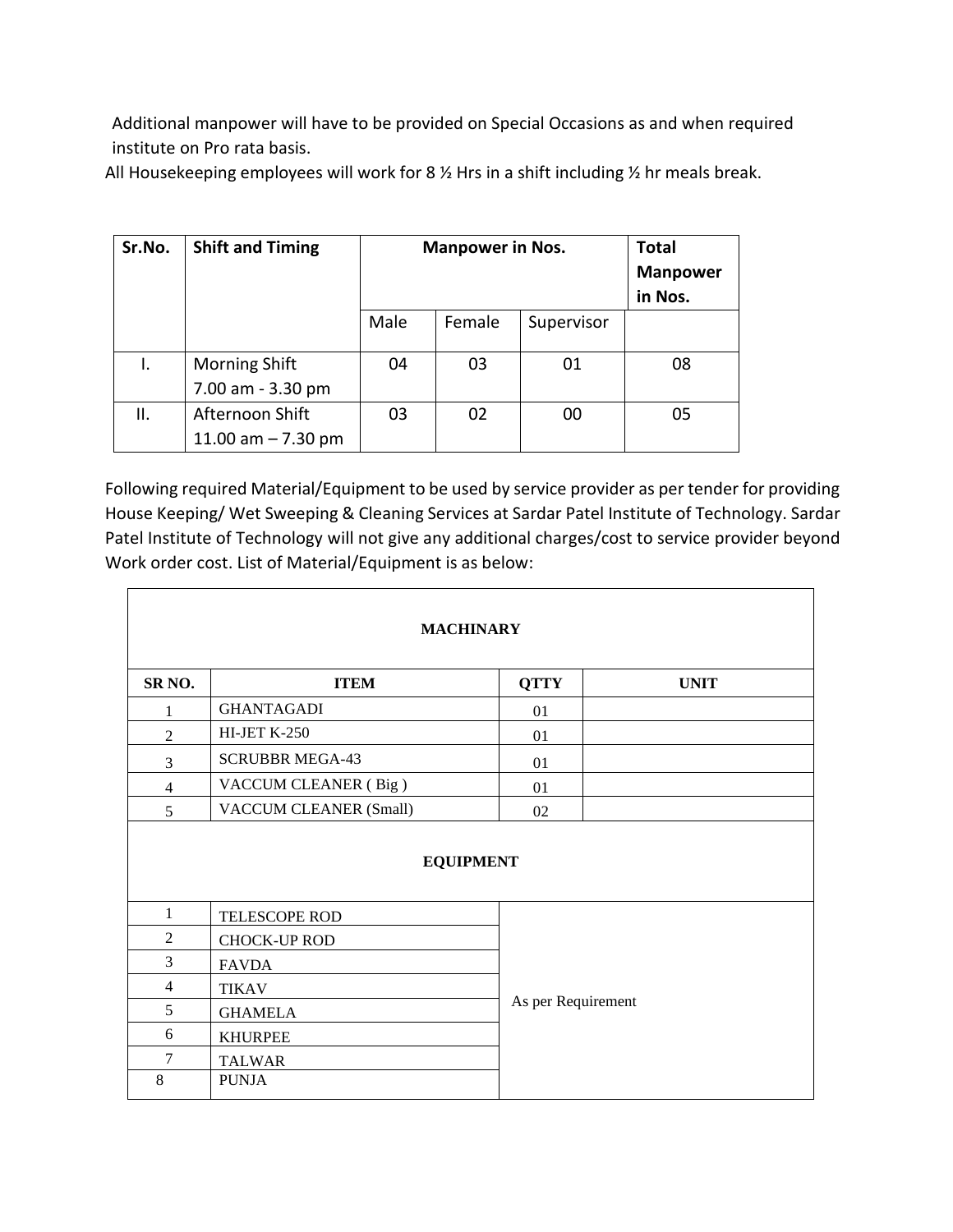| <b>MATERIAL</b>   |                                                                                      |                    |  |
|-------------------|--------------------------------------------------------------------------------------|--------------------|--|
| $\mathbf{1}$      | <b>HARD BROOM</b>                                                                    |                    |  |
| 2                 | <b>SOFT BROOM</b>                                                                    |                    |  |
| 3                 | <b>FLOOR DUSTER</b>                                                                  | As per Requirement |  |
| $\overline{4}$    | <b>GLASS DUSTER</b>                                                                  |                    |  |
| 5                 | YELLOW DUSTER(FOR LIFT-<br><b>S.S.WORK &amp;ELECERIC SWITCH</b><br><b>BOARD, FAN</b> |                    |  |
| 6                 | DRY MOP                                                                              |                    |  |
| $\tau$            | WET MOP                                                                              |                    |  |
| 8                 | <b>GLASS WIPER</b>                                                                   |                    |  |
| 9                 | <b>TOILET WIPER</b>                                                                  |                    |  |
| 10                | <b>CHOCK-UP PUMP</b>                                                                 |                    |  |
| 11                | <b>HOCKEY BRUSH</b>                                                                  |                    |  |
| 12                | <b>MORI BRUSH</b>                                                                    | As per Requirement |  |
| 13                | <b>NYLON GHASNI</b>                                                                  |                    |  |
| 14                | <b>STEEL GHASNI</b>                                                                  |                    |  |
| 15                | <b>SCOTCH BRUSH</b>                                                                  |                    |  |
| 16                | <b>BUCKET</b>                                                                        |                    |  |
| 17                | <b>MUG</b>                                                                           |                    |  |
| 18                | <b>SUPLI</b>                                                                         |                    |  |
| 19                | PVC PIPE 3/4INCH                                                                     |                    |  |
| 20                | DUST BIN (BIG & SMALL)                                                               |                    |  |
| <b>CONSUMABLE</b> |                                                                                      |                    |  |
| 1                 | <b>COSTIC SODA</b>                                                                   |                    |  |
| $\overline{2}$    | <b>BLICHING POWDER</b>                                                               |                    |  |
| 3                 | NIRMA OR EQUIVALENT                                                                  |                    |  |
| $\overline{4}$    | <b>COLOUR AND CENTED</b><br>NAPTHELENE BALLS                                         |                    |  |
| 5                 | <b>ROOM FRESHNER</b>                                                                 |                    |  |
| 6                 | URINAL SCREEN MATS IN ALL<br><b>URINALS</b>                                          |                    |  |
| $\tau$            | HARPIK OR EQUIVALENT                                                                 | As per Requirement |  |
| 8                 | HAND WASH OF STANDARD MAKE<br>9<br><b>TOILET PAPER</b>                               |                    |  |
|                   |                                                                                      |                    |  |
| 10                | $D-7$                                                                                |                    |  |
| 11                | <b>GLASS CLEANER LIQUID SPRAY</b>                                                    |                    |  |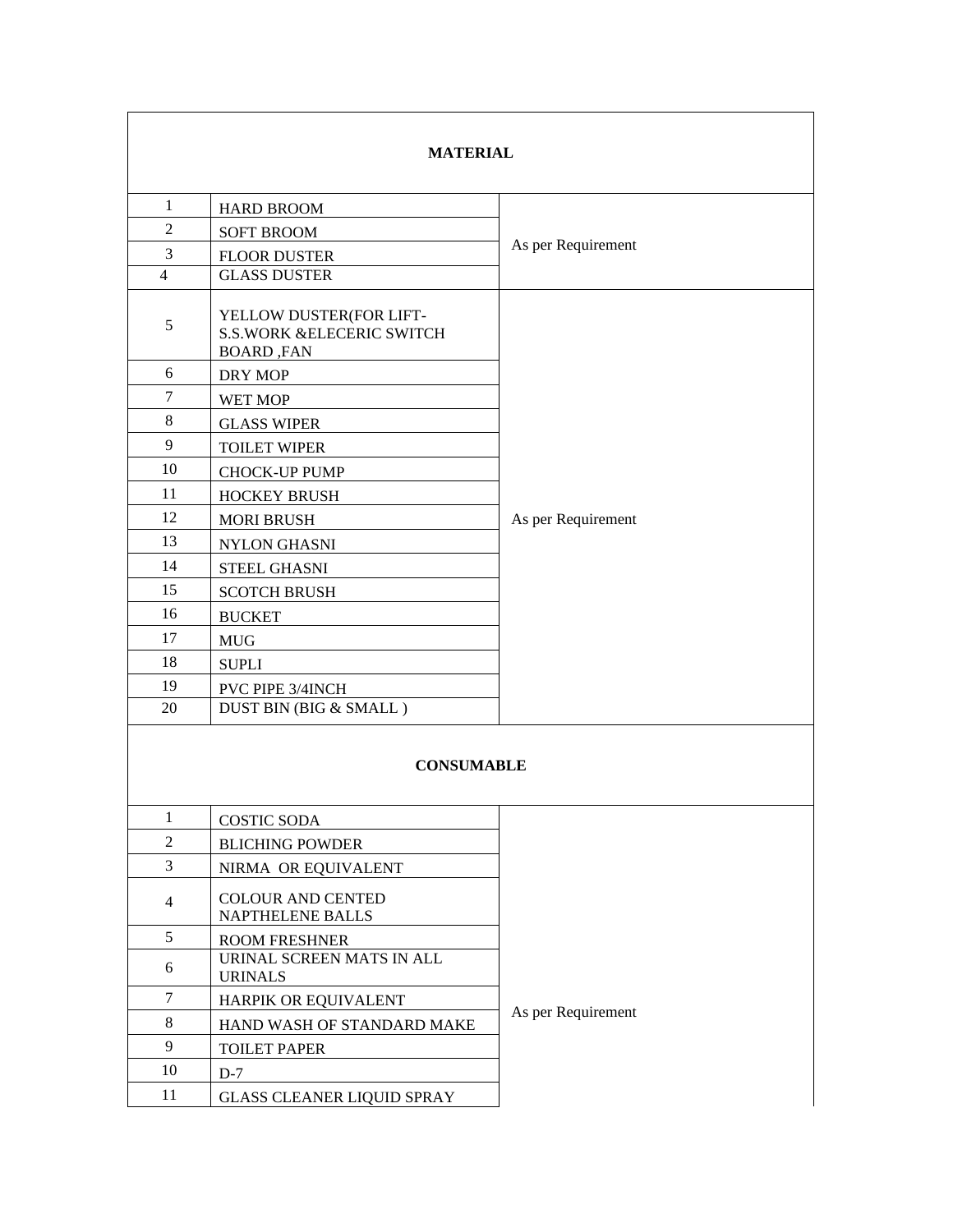#### **Terms and Conditions:**

- 1. The execution of cleaning of housekeeping will be with suitable and uniformed hygiene specialist with mechanized equipment, wherever required, and wet mopping.
- 2. The cleaning and housekeeping works are to be carried out as per international norms/standards and in such manners that all premises always look neat and clean.
- 3. It will be the sole responsibility of the contractor that the manpower engaged is trained and the institute will not be liable for any mishap, directly or indirectly.
- 4. All the consumables and disposables required for cleaning and housekeeping are to be procured by the contractor. All consumables and disposables should be eco-friendly.
- 5. Mechanized equipments, wherever required, will be procured by the contractor.
- 6. In case any of contractor's personnel(s) deployed under the contract is (are) absent, a penalty equal to double the wages of number of Housekeeping Services staff/supervisors absent on that particular day shall be levied by the institute and the same shall be deducted from the contractor's bills.
- 7. In case the contractor fails to commence/execute the work as stipulated in the work order or unsatisfactory performance or does not meet the statutory requirements of the contract, Institute reserves the right to impose the penalty as detailed below:-
- 8. Every employee so engaged by the contractor shall wear uniform and a badge wearing his/her name, while on duty. The said uniform and badge shall be provided by the contractor at his own cost.
- 9. The contractor shall engage the men/women whose age shall be between 20-50 years.
- 10. The staff engaged by the contractor shall be available all the time as per their duty roster and they shall not leave their place of duty without the prior permission of the authorized officer of the institute. Adequate supervision will be provided to ensure correct performance of the said Housekeeping Services as mentioned in work order. In order to exercise effective control & supervision over the staff of the Contractor deployed, the supervisory staff will move in their areas of responsibility.
- 11. The contractor shall be responsible to provide immediate replacement to take place of any staff engaged by him, who is not available for duty at the place of posting and such other additional staff as may be required for additional area for which prior information have been given.
- 12. The contractor shall abide by and comply with all the relevant laws and statutory requirements covered under Labour Act, Minimum Wages and (Contract Labour (Regulation & Abolition Act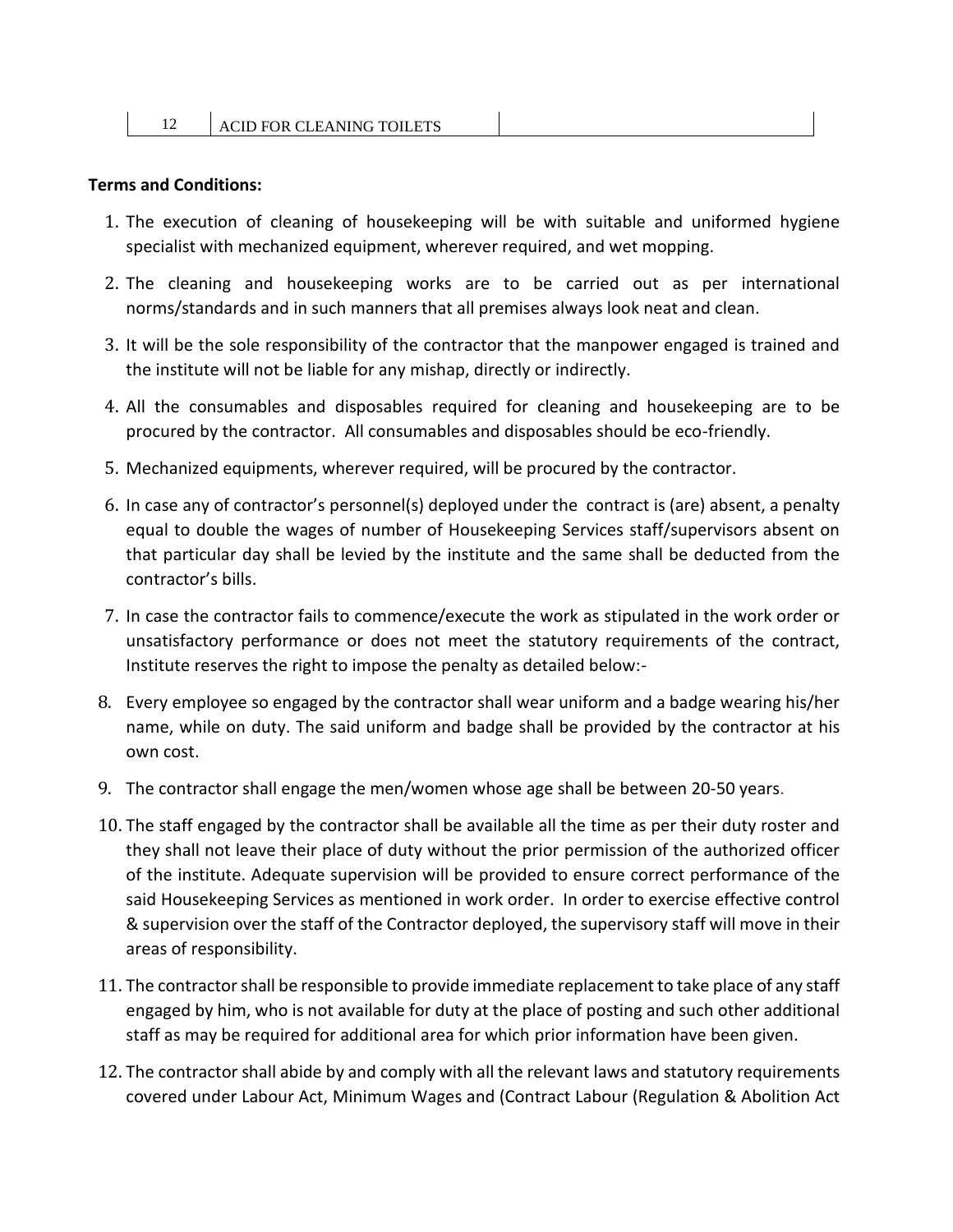1970), EPF etc. with regard to the personnel engaged by him for Housekeeping Services works. It will be the responsibility of the contractor to provide details of manpower deployed by him, in the institute and to the Labour department.

- 13. The institute shall have the right to ask for the removal of any person of the contractor, who is not found to be competent and orderly in the discharge of his duty.
- 14. The contractor shall not engage any sub-contractor or transfer the contract to any other person in any manner.
- 15. The Contractor will maintain a register on which day to day deployment of personnel will be entered. This will be countersigned by the authorized official of the institute. While raising the bill, the deployment particulars of the personnel engaged during each month, shift wise, if any, should be shown. The Contractor has to give an undertaking (on the format), duly countersigned by the concerned official of the institute, regarding payment of wages as per rules and laws in force, before receiving the 2nd payment onwards.
- 16. All liabilities arising out of accident or death while on duty shall be borne by the contractor.
- 17. The contractor shall be responsible to maintain all property and equipment of the institute entrusted to it. Any damage or loss caused by contractor's persons to the institute in whatever shape would be recovered from the contractor.
- 18. The payment would be made at the end of every month based on the actual shift manned/operated by the personnel supplied by the contractor and based on the documentary proof jointly signed by the representative of the institute and the contractor/his representative/personnel authorized by him. No other claim on whatever account shall be entertained by the institute.
- 19. The contract period shall be for one year but can be extended subject to Satisfactory performance and acceptance by authorities.
- 20. If any money shall, as the result of any instructions from the Labour authorities or claim or application made under any of the Labour laws, or Regulations, be directed to be paid by the institute, such money shall be deemed to be payable by the contractor to the institute within seven days. The institute shall be entitled to recover the amount from the contractor by deduction from money due to the contractor or from the Performance Security deposit.
- 21. The list of staff going to be deployed shall be made available to the institute and if any change is required on part of the institute fresh list of staff shall be made available by the contractor after each and every change.
- 22. The bidder should be registered with the concerned authorities of Labour Department under Contract Labour (R&A) Act 1970.
- 23. Only physically fit personnel shall be deployed for duty by the contractor.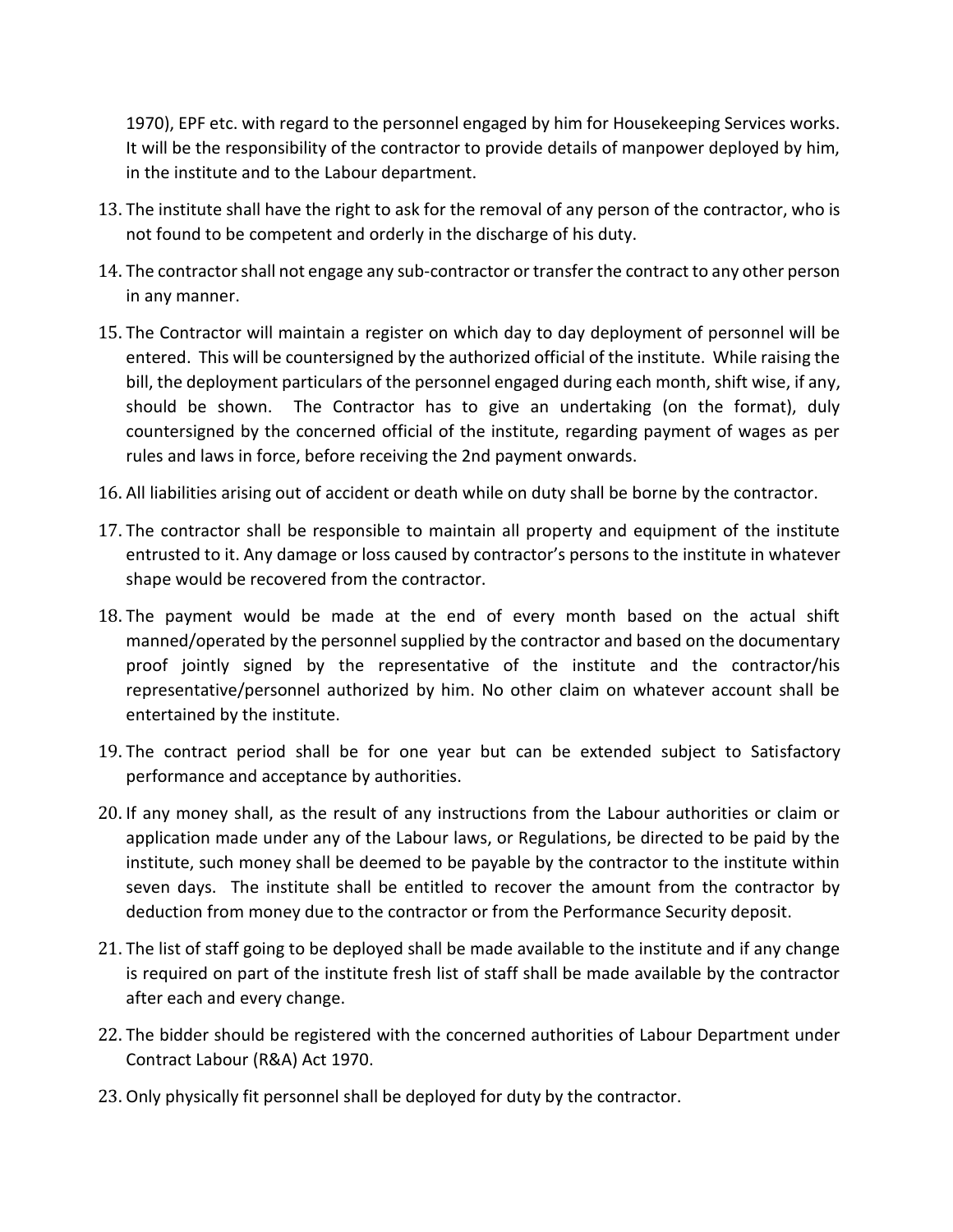- 24. The contractor shall ensure that the Housekeeping Services/Housekeeping staff shall not take part in any staff union and association activities.
- 25. The contractor will have to deposit the proof of depositing employee's contribution towards PF/ESI etc. of each employee in every three months.
- 26. The contractor shall ensure full compliance with tax laws of India with regard to this contract and shall be solely responsible for the same. The contractor shall submit copies of acknowledgements evidencing filing of returns every year and shall keep the Employer fully indemnified against liability of tax, interest, penalty etc. of the contractor in respect thereof, which may arise.
- 27. The attendance sheet of each and every employee of Contractor/ Service provider deployed at Sardar Patel Institute of Technology shall be maintained and payment shall processed by Sardar Patel Institute of Technology based on attendance record submitted to the Institute each month along with post paid quarterly tax invoice.
- 28. If during the course of employment within the premises of Sardar Patel Institute of Technology any accident occurs causing injuries to the employees or representatives of Contractor/ Service provider, necessary compensation as required by the statute will be borne by Contractor/ service provider itself, and Sardar Patel Institute of Technology is indemnified against all claims on such accounts.
- 29. Contractor/ Service provider shall submit the list of addresses and contact number of all their employees appointed by them and deployed at Sardar Patel Institute of Technology will be communicated to us in writing for record.
- 30. Contractor/ Service provider shall ensure that the employees maintain discipline inside the campus and follow the internal rules and regulations of Sardar Patel Institute of Technology.
- 31. Further bringing of or consumption of alcoholic drinks, tobacco/ Paan products and smoking is strictly prohibited in Sardar Patel Institute of Technology's campus. Violation of this clause shall result in summary termination of the employee without requirement of providing any notice as per the terms of the purchase order.
- 32. The service provider will take total responsibility of any medical problem/ emergency of his/her employees deployed at the institute.
- 33. The institute reserves right to cancel the contract at any stage without citing any reason thereof and without giving any notice.
- 34. The Institute reserves rights to levy the penalty as deemed to be appropriate for nonsatisfactory performance.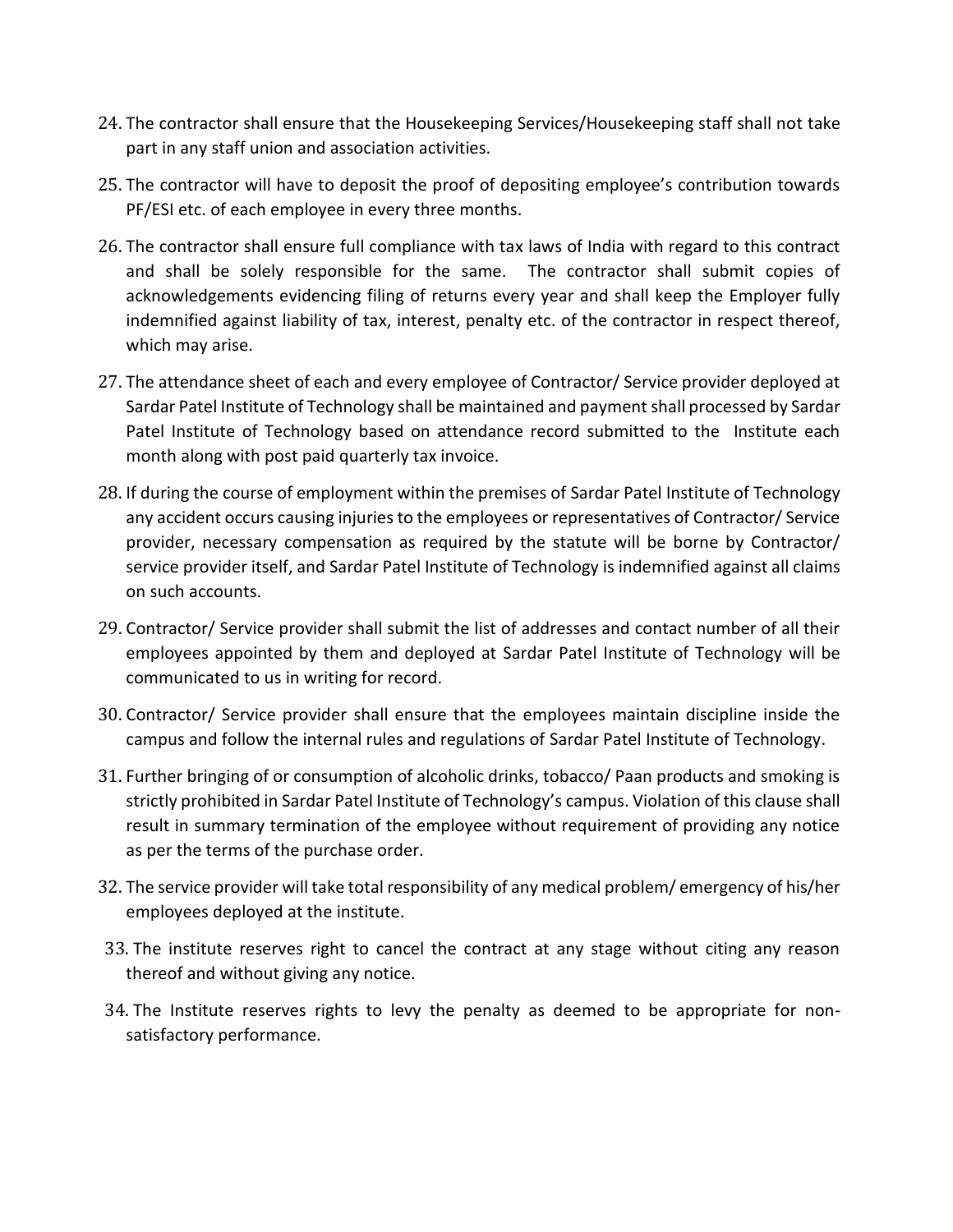### **DUTIES AND RESPONSIBILITY OF HOUSEKEEPING SERVICES STAFF:**

- 1. Cleaning of floor areas, vertical finishes (walls) Roof and False ceilings, Glass areas, doors and attached fixture, windows with attached fixtures and frames, Rolling shutters, railings, mirrors aluminum grills, pillars, curtains, slabs, cabinets, almirah with attached fixtures, etc. All the covered area including all rooms, corridors, stair-case, associated bathrooms and toilets on all floors and open area including roads, lawns, paved areas and terrace including overhead water tanks, if any.
- 2. Washing and cleaning and maintenance of Indoor and Outdoor decorative plants, flower pots, cleaning and maintenance of lawns.
- 3. Emergency plumbing works pertaining to water supply, distribution and checking of leakages and replacement of leaking taps, etc.
- 4. Housekeeping Services of bathrooms and toilets including supply of necessary items like liquid soap, napthaline balls, room freshners, etc. to maintain hygienic atmosphere.
- 5. Cleaning and maintenance of all the drains within the compound of the institute.
- 6. Supply of suitable and adequate number of dustbins, cleaning of dustbins and removal/disposal of collected garbage to an approved location, clearance of segregated waste as per the prescribed norms waste disposal at designated places.
- 7. Pest control, mosquito control including winged pests, larva control and rodent control of the entire campus of the institute in all covered and open area.
- 8. Cleaning of all equipments available in the rooms including telephone sets and accessories, computers and accessories, furniture, signage boards, notice boards, switch boards, Airconditioners, etc. with dusting or wet mopping or vacuum cleaning.
- 9. Cleaning of all lighting, indoor as well as outdoor, and electrical fixtures.
- 10. Cleaning of drinking water coolers, water filters, Desert coolers, etc.
- 11. Cleaning of lifts (all components).
- 12. Cleaning of fire-fighting equipments, CCTV and public address systems, etc.
- 13. Cleaning of all miscellaneous equipments as available or being provided from time to time.
- 14. The cleaning of carpets, etc. with modern gadgets shall be done.
- 15. Sweeping/Cleaning and wet mopping of the institute main hall shall be done.
- 16. Any other provisions as advised by the institute may be incorporated in the work order. The same shall also be binding on the contractor.
- 17. The institute may also include the items, if any other than prescribed above, in the Duty chart as per their requirement.